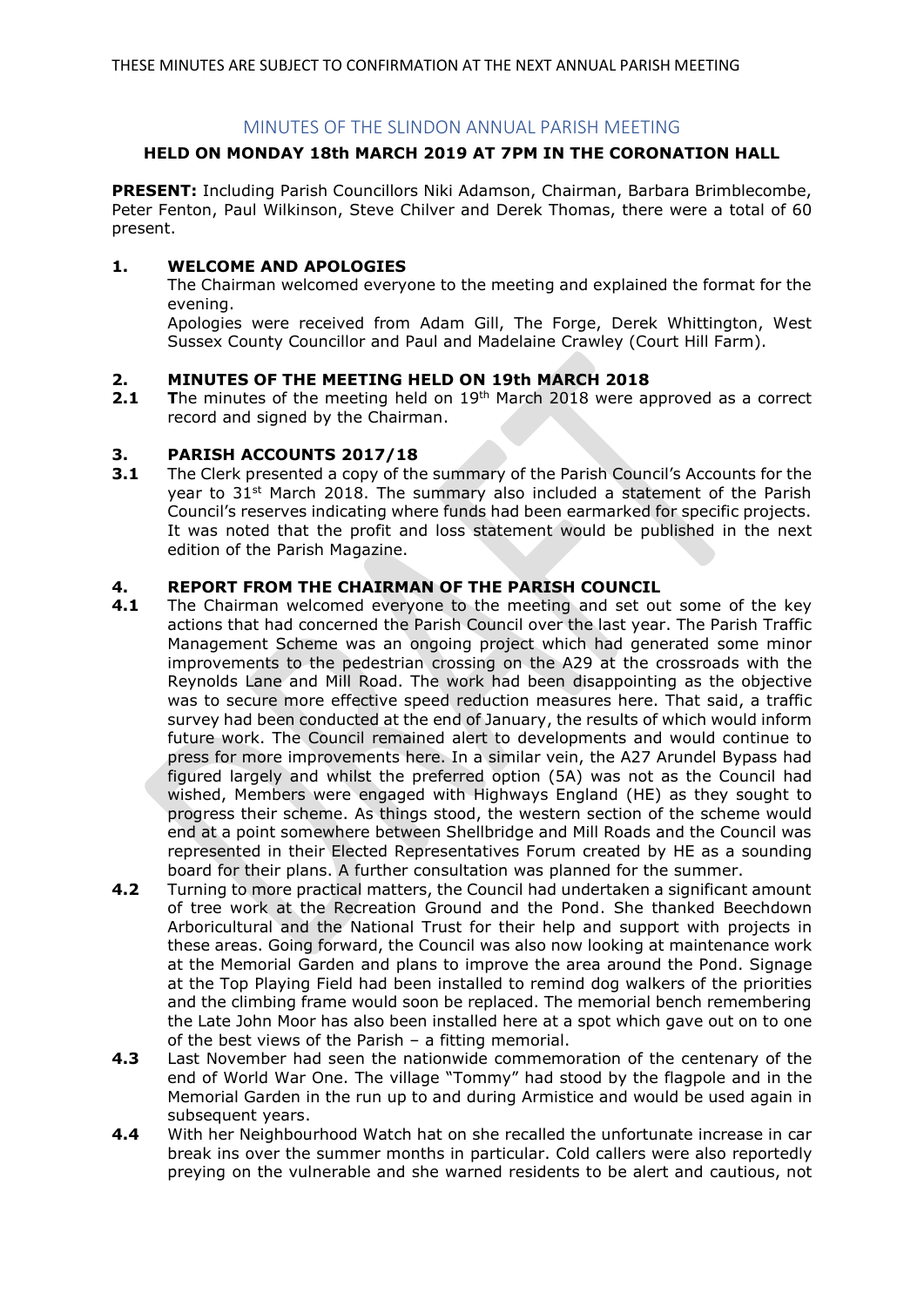to leave personal belongings where they can be seen and to report suspicious activity. She invited residents to take a warning notice which were available during the meeting.

- **4.5** Looking forward to the coming year, the National Park would be celebrating its 9th year and this should see the adoption of their Local Plan. A significant milestone for them and for the parishes within the Park as planning applications are a constant feature on their agendas. Reminding residents of the Parish Council's role, she encouraged them to come to meetings to express their views so that Councillors could take them into account when considering their stance.
- **4.6** The past year had seen some significant changes in the membership of the Council and the loss of former councillors, Ann Watts, Robert Parfey and Lee Spencer-Smith had reduced numbers. She was sad to report that the current Clerk would be standing down soon and thanked her for support over the last seven years. The Council remained committed to the village and would always be looking at practical ways to help maintain the special character of the village that residents valued. There were local elections on the horizon, and she was pleased to report that the majority of the current Parish Councillors would be standing again. In conclusion, she expressed her thanks to everyone for attending and invited residents to raise questions over refreshments later and during the public forum at the Council's regular monthly meetings.

## **5. PRESENTATIONS FROM SLINDON COMMUNITY GROUPS**

The Chairman invited representatives from local organisations and community groups to give brief presentations and the following points were noted.

#### **5.1 Slindon College**

Mr Birkbeck introduced himself as the new Head Master at the College. He was himself an Eartham resident and was a Governor at the Primary School with whom the College also worked closely. Speaking about the ethos and vision for the College, he reminded everyone of the very special nature of the education provided by the College for boys with unique qualities. The pupils came from a broad range of backgrounds and in developing their offer, the College aimed to re-establish links with the village. Referring to the prospectus, he explained that through perseverance, the College offered a varied curriculum which aimed to develop pupils and prepare them for adulthood. Having recently refurbished and updated the ICT suite and key project for the forthcoming year was to gather sponsorship for a new library.

#### **5.2 St Mary's Church**

The Venerable Philip Jones began by complementing Mr Birkbeck on how much more a part of the village the College was becoming. The focus for St Mary's over the last year had been significant restoration work and he thanked residents for their interest in, and generous support for the many changes that had taken place. The inside of the Church had been transformed into a much more flexible and welcoming space, home to many more activities. Attention was now turning to the graveyard which was always in need of regular maintenance, despite the efforts volunteers who he thanked. He invited those with a keen interest in lawn mowing to put their skills to the test and help with this work! St Mary's had very close ties with the local primary school and he reported the success of the recently introduced "Messy" Church in bringing together the parents and carers of pupils at the school. This year's Lent Appeal was in support of The Stone Pillow homeless charity whose focus was in helping those who find themselves in this situation.

#### **5.3 St Mary's Summer Exhibition**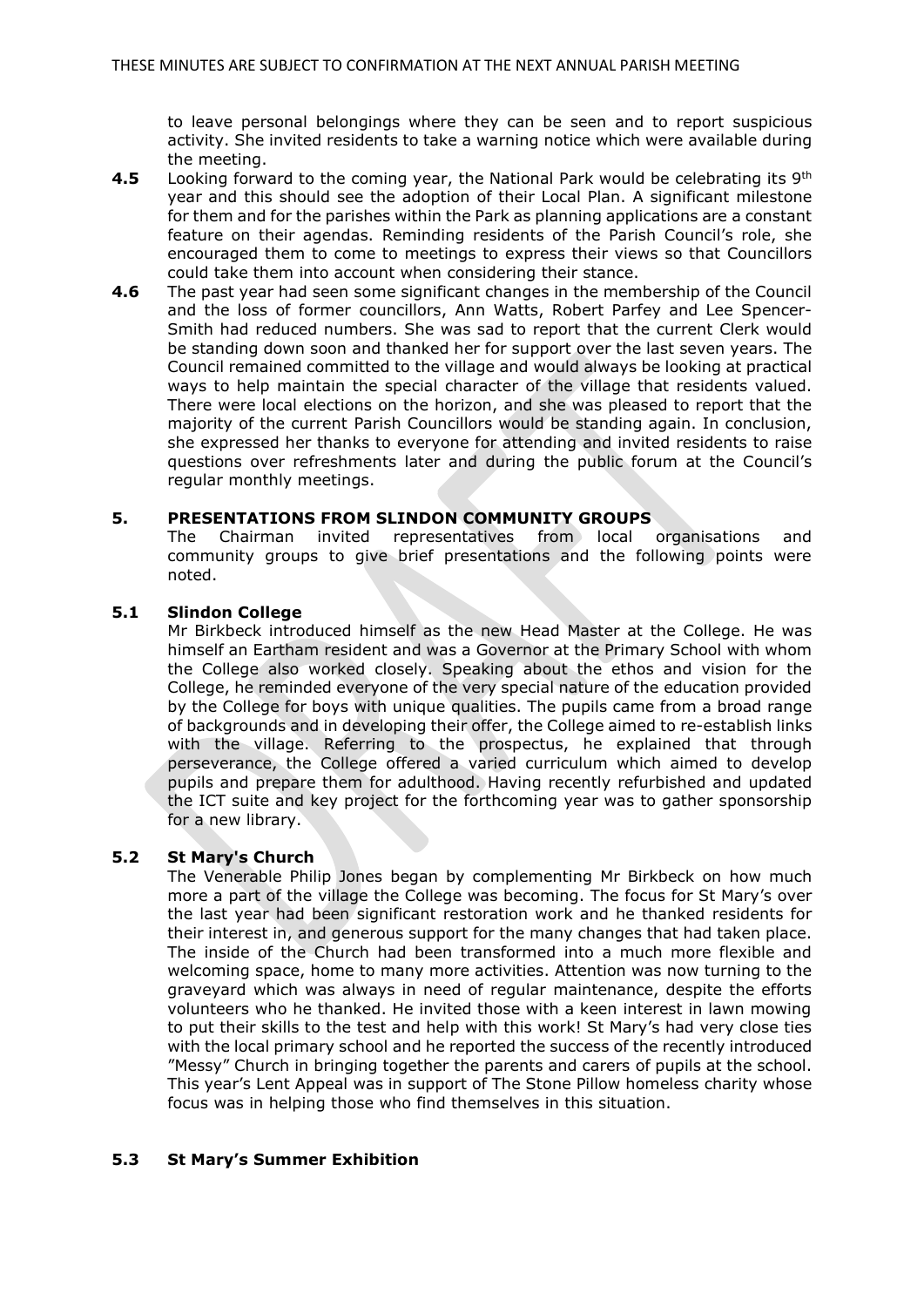Mrs Dutton spoke of the broad range of creative and artistic individuals in the village and announced a weekend planned to showcase their work. On  $22^{nd}$  and  $23^{rd}$  June, artwork would be displayed in an exhibition, the proceeds of which would be donated to St Marys.

#### **5.4 Slindon Life**

SlindonLife continued to focus on supporting the community through the round robin service, the village website; slindon.com, monitoring the village events diary, and organising activities. Early 2018 saw the Group helping to coordinate submissions to WSCC Highways about the proposed School Safety Zone. Although the plans had been shelved for the time being, child safety was such an important issue, a collaborative initiative had been formed with the school, the parish council and WSCC Highways to find practical ways of maximising child safety without imposing unnecessary restrictions on the rest of the village. Slindonlife was instrumental in co-ordinating the series of events around the Centenary of the end World War 1. This was a true cross-village collaboration including displaying the Primary School WW1 project, an exhibition by the History Group, the Eartham Beacon lighting, and various activities at St Mary's plus a specially written commemorative drama with readings and music in St Richards. Flix in the Sticks was more popular than ever, and the Group would continue to work with the National Trust, the College and the Forge on events and activities throughout the year including the planned improvements at the village Pond, designs for which were on display. Lastly, Mr Imms thanked the SlindonLife Committee for their support and help. The Group was very rewarding, and volunteers were always welcome.

## **5.5 The Community Bus**

Mr Slee reported that following the withdrawal of a nearby commercial bus route serving Amberley and Storrington, the community bus had plans for a new route extending to Storrington. This would involve changes to the current timetable and would be trialled for four months to decide if it would become a permanent feature.

#### **5.6 The Slindon Trust**

The meeting received a copy of the Charity's Accounts for the year ending 23rd July 2018. Once again, the Trustees thanked the Forge for helping to provide Christmas hampers and those who attended the annual coffee morning which provided much needed additional funds to bolster the legacy that the Trust had received the previous year. The next annual coffee morning would be held on Saturday  $11<sup>th</sup>$  May at Firgrove House and the Trustees thanked the owners for once again agreeing to host the event.

#### **5.7 Slindon Church of England Primary School**

Miss Cooper was pleased to report that the schools was making good progress and once again becoming a feature of village life. A project by pupils had recently been featured in the local press and pupils had been very pleased to join residents in the recent Spring Litter Pick. She urged residents to follow activities on the School website. Finally, she thanked residents for their warm welcome and stated that her aim over the next year was to see the School continue to improve and grow as an active participant in village life.

#### **5.8 Arun District Council (ADC) and The National Park (SDNPA)**

Councillor Dingemans reported that having finally adopted a Local Plan, the work of the District Council was much focussed in meeting the demand for new housing in Arun. The new swimming pool and leisure centre in Littlehampton would be opening shortly, and local elections would be held on May 2nd.

**5.9** The SDNPA hoped to have an adopted Local Plan in place by July. The Plan was viewed as ground breaking as it was very much focused on the unique landscape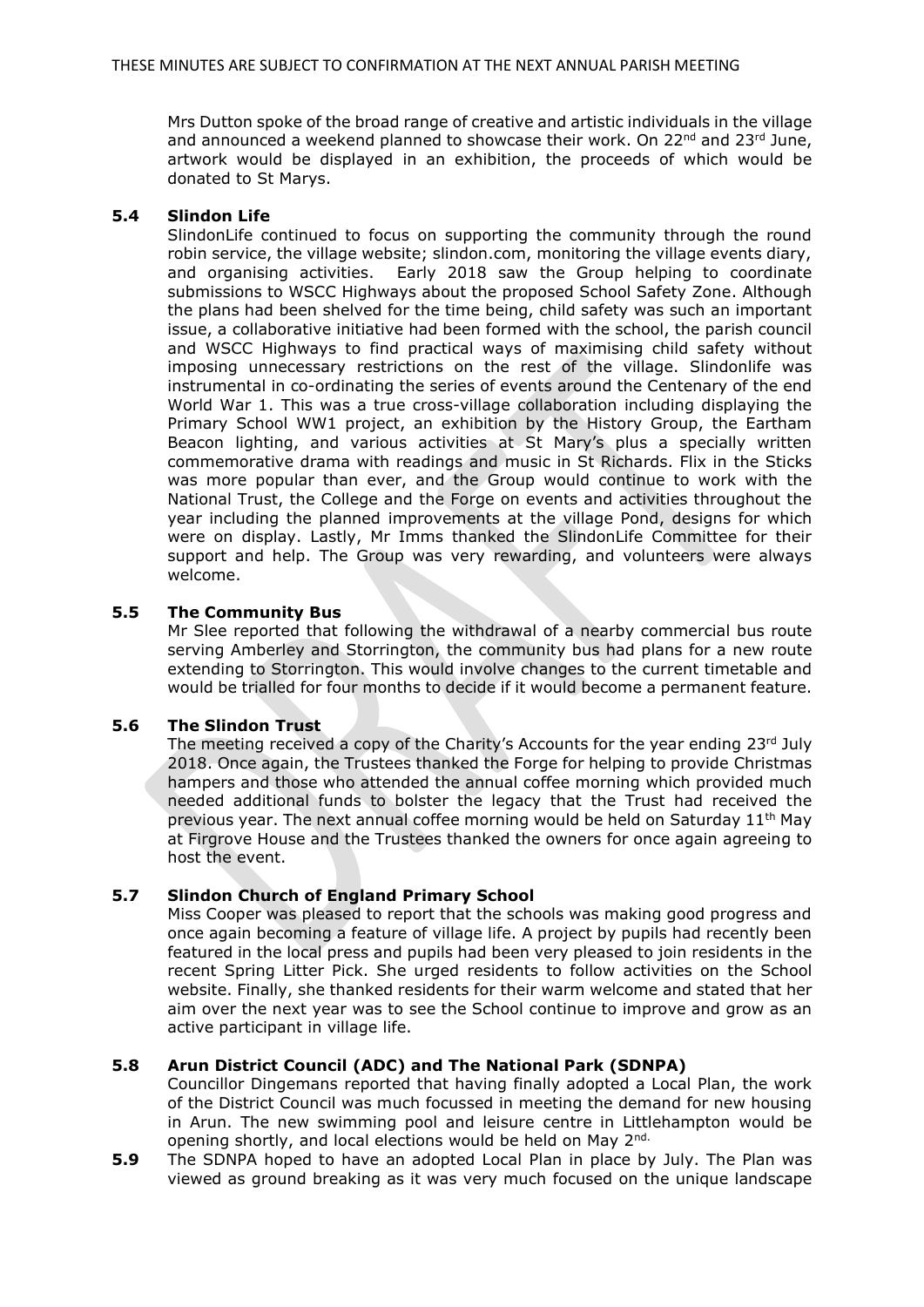and environment of the South Downs. The Partnership Management Plan was under review and grant funding for affordable housing schemes was being made available. Gateway signage highlighting key points of access to the National Park were being installed including one on the A29 at the junction with the A27.

### **5.10 The Slindon Community Land Trust (SCLT)**

Mr Peter Fenton addressed the meeting in a personal capacity as Chairman of the SCLT Steering Group and gave an update on progress with the CLT. Since first reporting plans to create an affordable housing scheme, a steering committee had been formed and whilst progress appeared slow, putting together a scheme that would work for the village was coming together. Exploring options and work to formalise the CLT had proved both complex and time consuming. The Steering Group was engaged in meetings with other stakeholders to secure land and funding. A site had been found and the Steering Group was working with the National Trust to form acceptable plans. It was noted that some of the funding windows were extremely tight but that the Steering Group would press on with work with the aim of bringing forward a viable scheme.

## **5.11 The Forge Shop**

Mr Immes read out a progress report on behalf of the team at the Forge. The shop had had a phenomenal second year and managed to increase shop and cafe sales on the previous year. The range of goods on sale had expanded and fruit and veg regularly delivered to maintain freshness and to meet the demands of the growing customer base. A trend was developing with the café becoming more of a hub for local groups. Regular Monday meetings with the PTA ladies for example have led to the shop being able to support group activities. The café was entered in The Sussex Life Best Cafe/Tea Room and were selected to the final three. The head of the WI came to visit and commented on the warm friendly feeling in the Forge, the balance and charm of the interior. They will be entering again this year, but in the High Street Hero section which was tailored more towards the shop side of the forge, so they would appreciate any votes! The coming year would see work on the outside eating area behind the Forge where the small memorial garden was situated. The garden around the side of the building would also be neatened up with some new railway sleepers being laid to make a path. They were also hoping to create a flat area in the front garden for wheelchair use. A final reminder that they were there for the village and welcomed ideas and feedback was issued as well as a chat.

#### **5.12 Coronation Hall Committee**

Mr Immes addressed the meeting in his capacity as the co-opted Interim Chairman of Coronation Hall Trust. This followed a call for help and support last November because despite the very considerable commitment and work of the existing group of Trustees, more help was required to address the many tasks involved in running the Hall. A gratifying number of villagers had responded and were forming plans to ensure the Hall continued to play its important role in village life. A proper report on progress would be given at their AGM on 23rd April. He went on to acknowledge and thank the former Chairman of the Coronation Hall Trust and his Committee of Trustees for all they had done to maintain and preserve the Hall. Both the building and its finances were in a very good state which most certainly would not have been the case without their dedication and commitment over many years. It was hoped that the Hall could take a more pro-active approach in co-ordinating the range of village activities organised by the many different village groups. He added that with this in mind many of the speakers present could expect a call! He invited volunteers to come forward who wanted to help to move the Coronation Hall forward. Turning to the AGM he stated that this would be an important meeting with news of new Trustees (and old) and the start of a new programme of events. In conclusion he reminded residents of upcoming events;